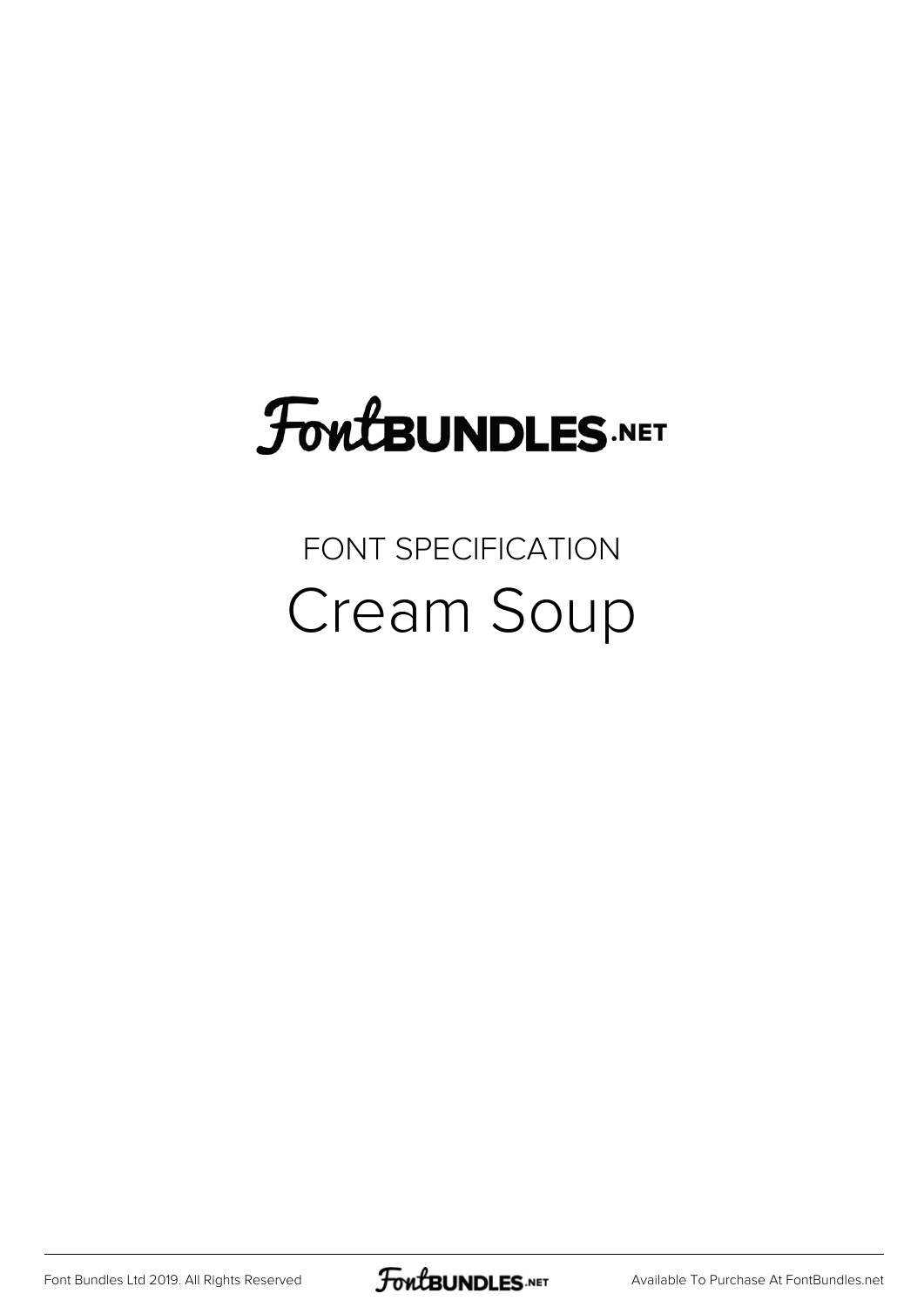#### Cream Soup - Regular

**Uppercase Characters** 

### ABCDEFGHIJKLMNOPQRS TUVWXYZ

Lowercase Characters

## abcdefghijklmnopgrstuv wxyz

**Numbers** 

#### 0123456789

Punctuation and Symbols

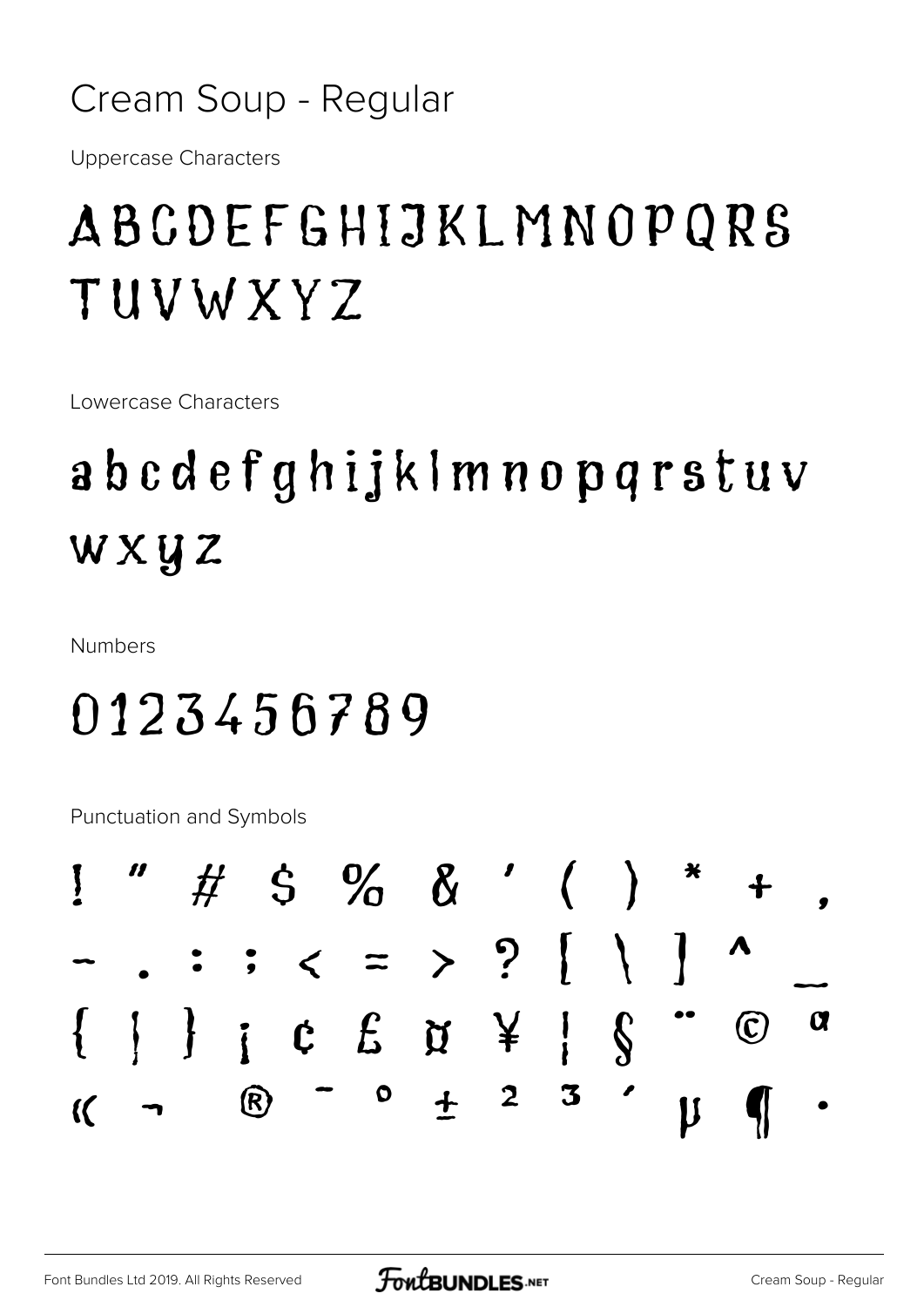$\frac{1}{2}$  0 )  $\frac{1}{4}$   $\frac{1}{2}$   $\frac{3}{4}$ All Other Glyphs

|  |  |  | À Á Â Ã Ä Ä Å Æ Ç È                                                                                                                    |  |
|--|--|--|----------------------------------------------------------------------------------------------------------------------------------------|--|
|  |  |  | ÉÊËÌÍÎ Ï ĐÑ                                                                                                                            |  |
|  |  |  | $\begin{array}{ccccccccccccc}\n\dot{0} & \dot{0} & \dot{0} & \ddot{0} & \ddot{0} & x & \dot{\emptyset} & \dot{\emptyset}\n\end{array}$ |  |
|  |  |  | $\hat{U} \quad \hat{U} \quad \hat{Y} \quad D \quad S \quad \hat{a} \quad \hat{a} \quad \hat{a}$                                        |  |
|  |  |  | $\ddot{a}$ $\ddot{a}$ $\ddot{a}$ $\ddot{c}$ $\ddot{e}$ $\ddot{e}$ $\ddot{e}$ $\ddot{e}$ $\ddot{e}$ $\ddot{e}$                          |  |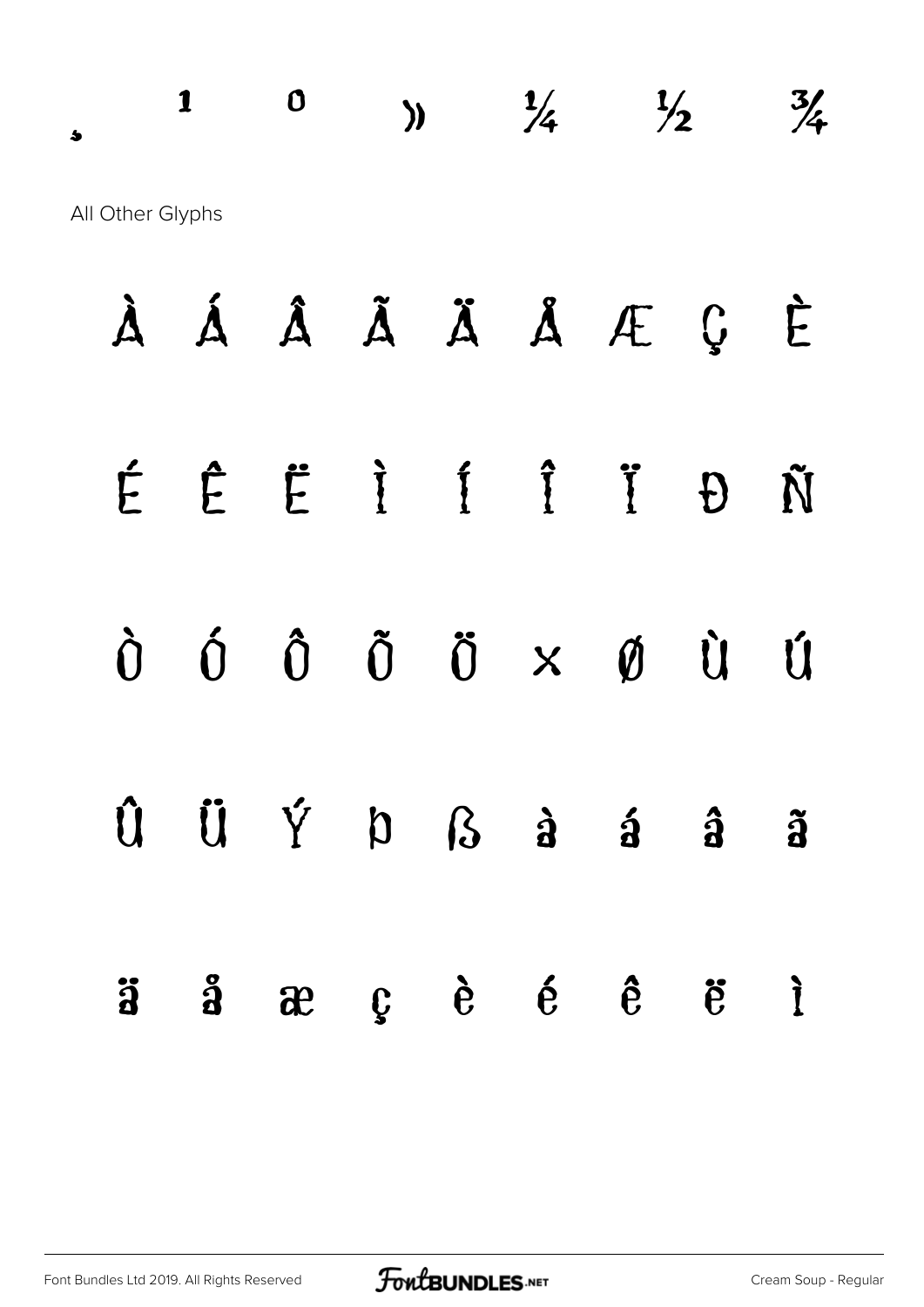|  | $i$ $i$ $j$ $\delta$ $\tilde{n}$ $\delta$ $\delta$ $\tilde{0}$ $\tilde{0}$                                                                                                                                                                                            |  |  |  |
|--|-----------------------------------------------------------------------------------------------------------------------------------------------------------------------------------------------------------------------------------------------------------------------|--|--|--|
|  | $\ddot{\sigma}$ $\div$ $\phi$ $\dot{u}$ $\dot{u}$ $\ddot{u}$ $\ddot{u}$ $\dot{y}$ $\phi$                                                                                                                                                                              |  |  |  |
|  | $\ddot{y}$ $\bar{A}$ $\ddot{a}$ $\ddot{A}$ $\ddot{a}$ $\ddot{A}$ $\ddot{a}$ $\ddot{b}$ $\ddot{c}$                                                                                                                                                                     |  |  |  |
|  | $\check{C}$ č $\check{D}$ d' $\check{D}$ d $\bar{E}$ ē $\dot{E}$                                                                                                                                                                                                      |  |  |  |
|  | $e E e E e$ č č č g $\zeta$ ĝ                                                                                                                                                                                                                                         |  |  |  |
|  | Īī Į į İ I Ķ Ķ Ĺ                                                                                                                                                                                                                                                      |  |  |  |
|  | $\begin{array}{cccccccccccccc} \textbf{\textit{i}} & \textbf{\textit{j}} & \textbf{\textit{j}} & \textbf{\textit{k}} & \textbf{\textit{l}} & \textbf{\textit{k}} & \textbf{\textit{k}} & \textbf{\textit{k}} & \textbf{\textit{m}} & \textbf{\textit{m}} \end{array}$ |  |  |  |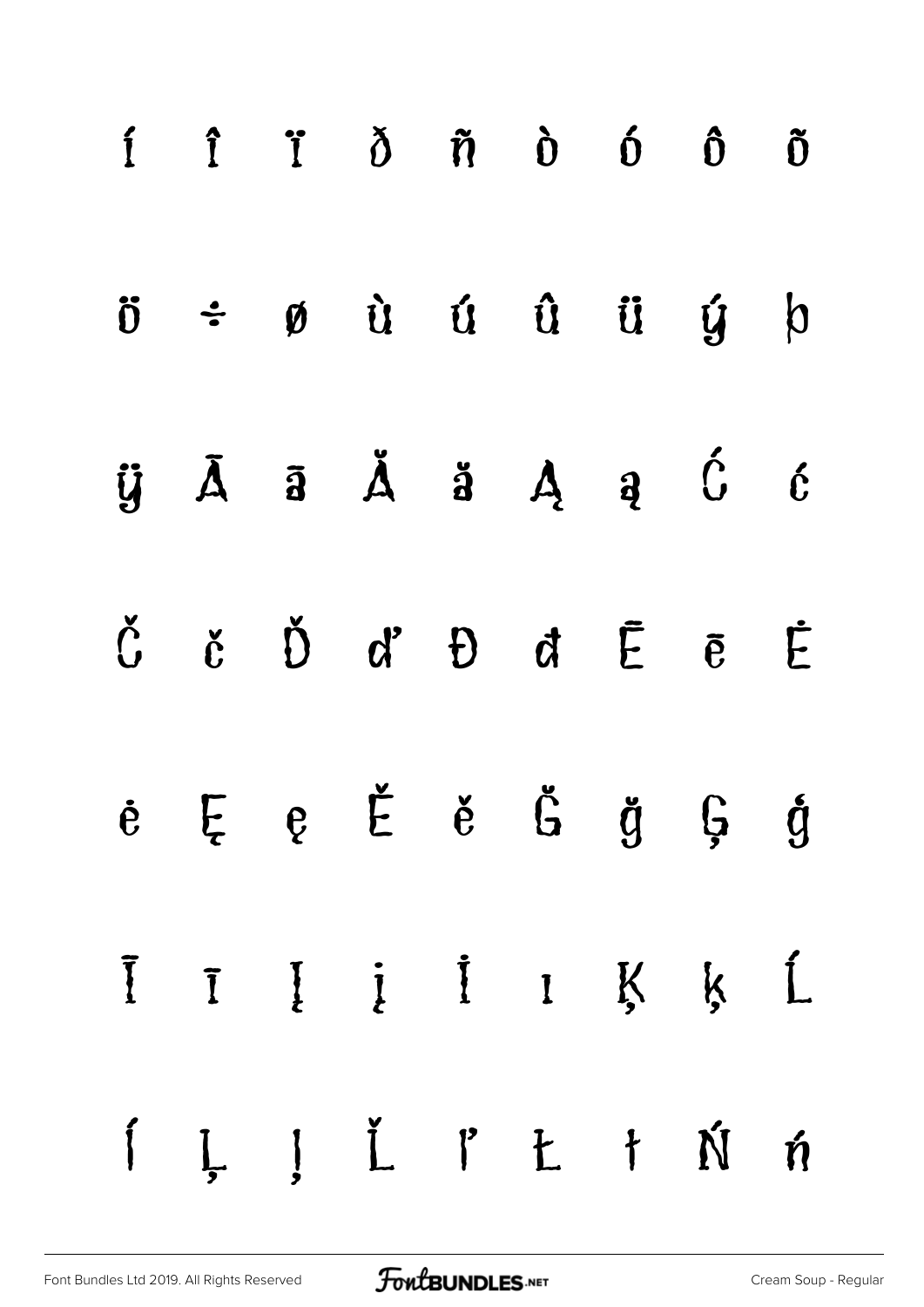|  | $N$ n $\check{N}$ n $\bar{0}$ $\tilde{0}$ $\tilde{0}$ $\tilde{0}$ $\tilde{0}$ $\tilde{C}$ |  |  |  |
|--|-------------------------------------------------------------------------------------------|--|--|--|
|  | œ Ŕ ŕ Ŗ ŗ Ř ř Ś ś                                                                         |  |  |  |
|  | $\S$ $\S$ $\delta$ $\S$ $\tilde{S}$ $\tilde{T}$ $\tilde{t}$ $\tilde{U}$                   |  |  |  |
|  | $\bar{u}$ U u U u V $\dot{z}$                                                             |  |  |  |
|  |                                                                                           |  |  |  |
|  | $\cdot$ $\circ$ $\sim$ $\circ$ $\dot{p}$ $\dot{T}$ $\sim$ $\sim$                          |  |  |  |
|  |                                                                                           |  |  |  |